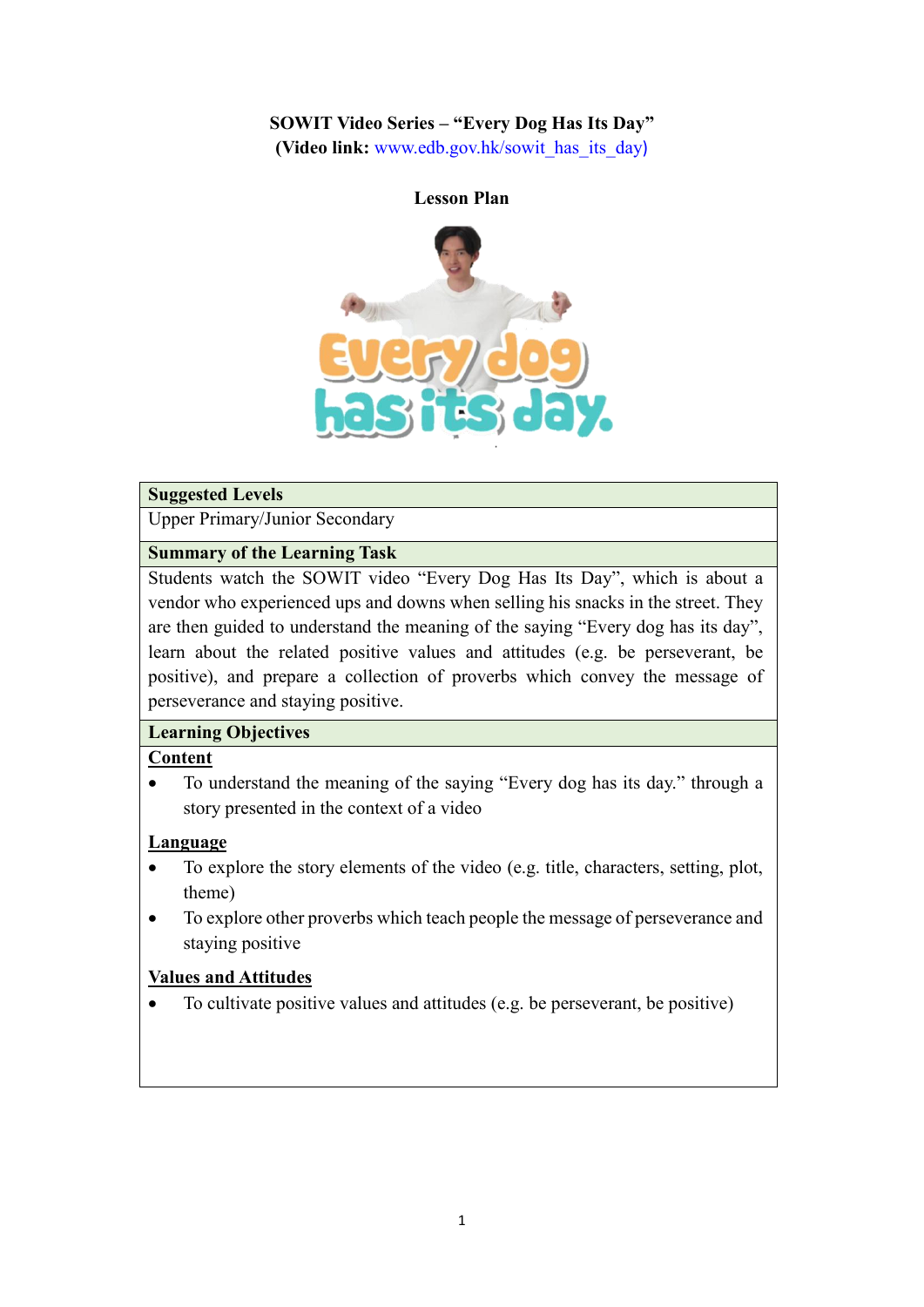#### **Sharing Learning Intentions**

1. Introduce the objectives of the learning activities

#### **Pre-viewing**

### **Part A: Making Predictions about the Story Elements**

- 1. Refer students to *Activity Sheet: Part A*.
- 2. Draw students' attention to the pictures below, which depict the character, a scene of the SOWIT video "Every Dog Has Its Day" and the proverb, and guide them to make predictions.



- 3. Discuss with students their observations.
- 4. After playing the video, have students check whether their predictions are correct.

#### **Viewing**

### **Part B: Understanding the Story Elements**

- 1. Refer students to *Activity Sheet: Part B*.
- 2. Introduce the story elements (e.g. title, characters, setting, plot, theme) before watching the video and instruct students to note down some key points for each element while watching the video.
- 3. Play the video "Every Dog Has Its Day".
- 4. Discuss with students the story elements of the video.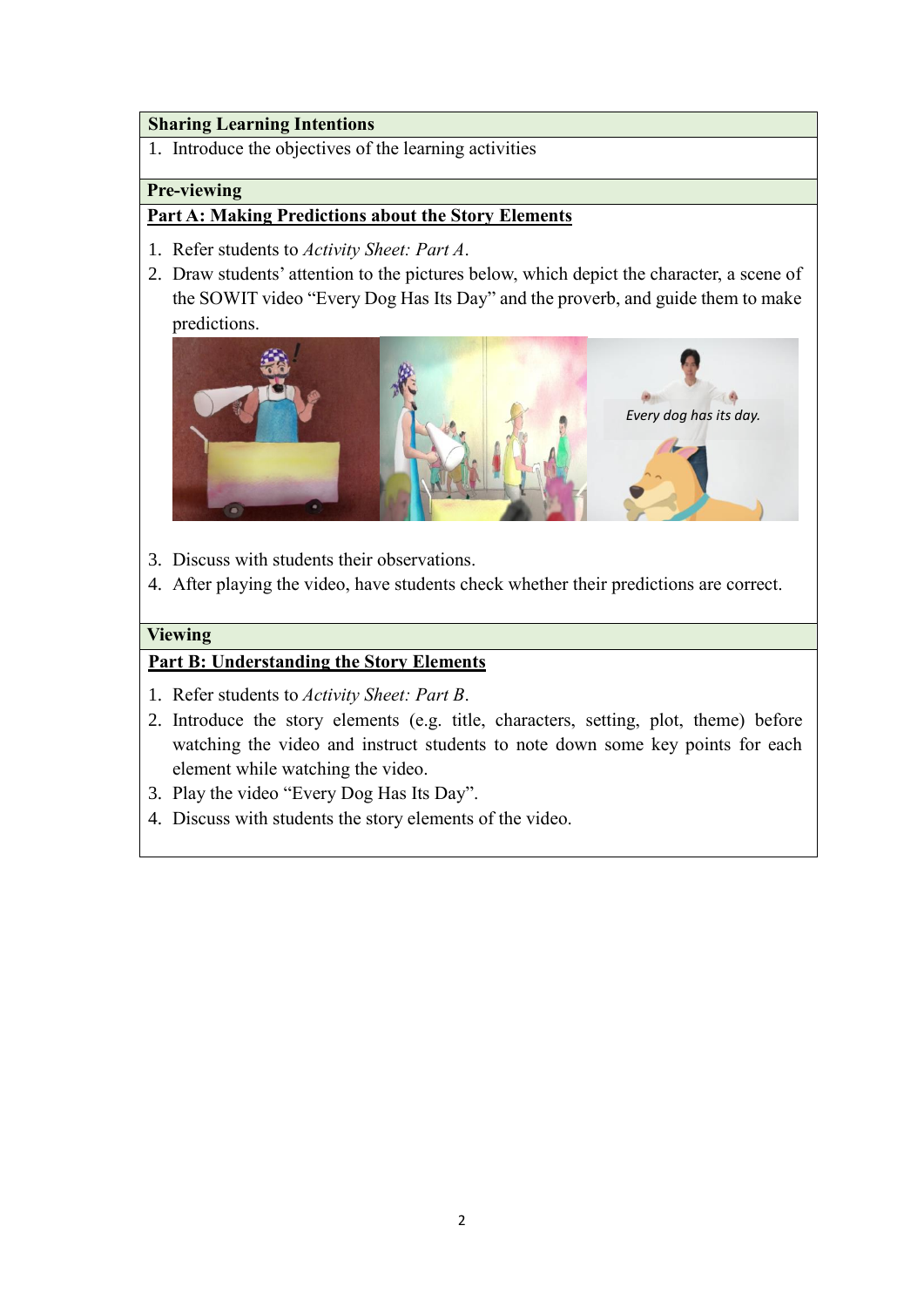#### **Post-viewing**

### **Part C: Characterisation**

- 1. Refer students to *Activity Sheet: Part C*.
- 2. Instruct students to analyse the main character's (i.e. the vendor) feelings at different stages of the story:
	- Elicit from students the adjectives describing the feelings of the vendor.
	- Invite students to explain the reason(s) why the vendor had such a feeling:
		- a. How did the vendor feel when he started his business?
		- b. Was there a change in the vendor's feeling in the middle of the story? What caused the change?
		- c. How did the vendor feel at the end of the story? Why didn't he feel upset anymore?
- 3. Play the video again whenever necessary.
- 4. Discuss with students how the vendor overcame the challenges he faced (i.e. persevering and staying positive amid adversities) and eventually succeeded in his business. Invite students to name other attributes which are crucial for achieving success.

## **Part D: Understanding the Saying of Wisdom**

- 1. Refer students to *Activity Sheet: Part D*.
- 2. Revisit the meaning of the saying "Every dog has its day." with students (i.e. no matter how tough life gets, as long as we stay positive, our lucky day will eventually come).
- 3. Remind students that there are ups and downs in our lives. Get students to share an experience in which they overcame an obstacle in life (e.g. study, relationships) and share it with their classmates.
- 4. Instruct students to search for other proverbs which convey the positive message of being positive and perseverant. Have them draw a picture to illustrate what the proverb means.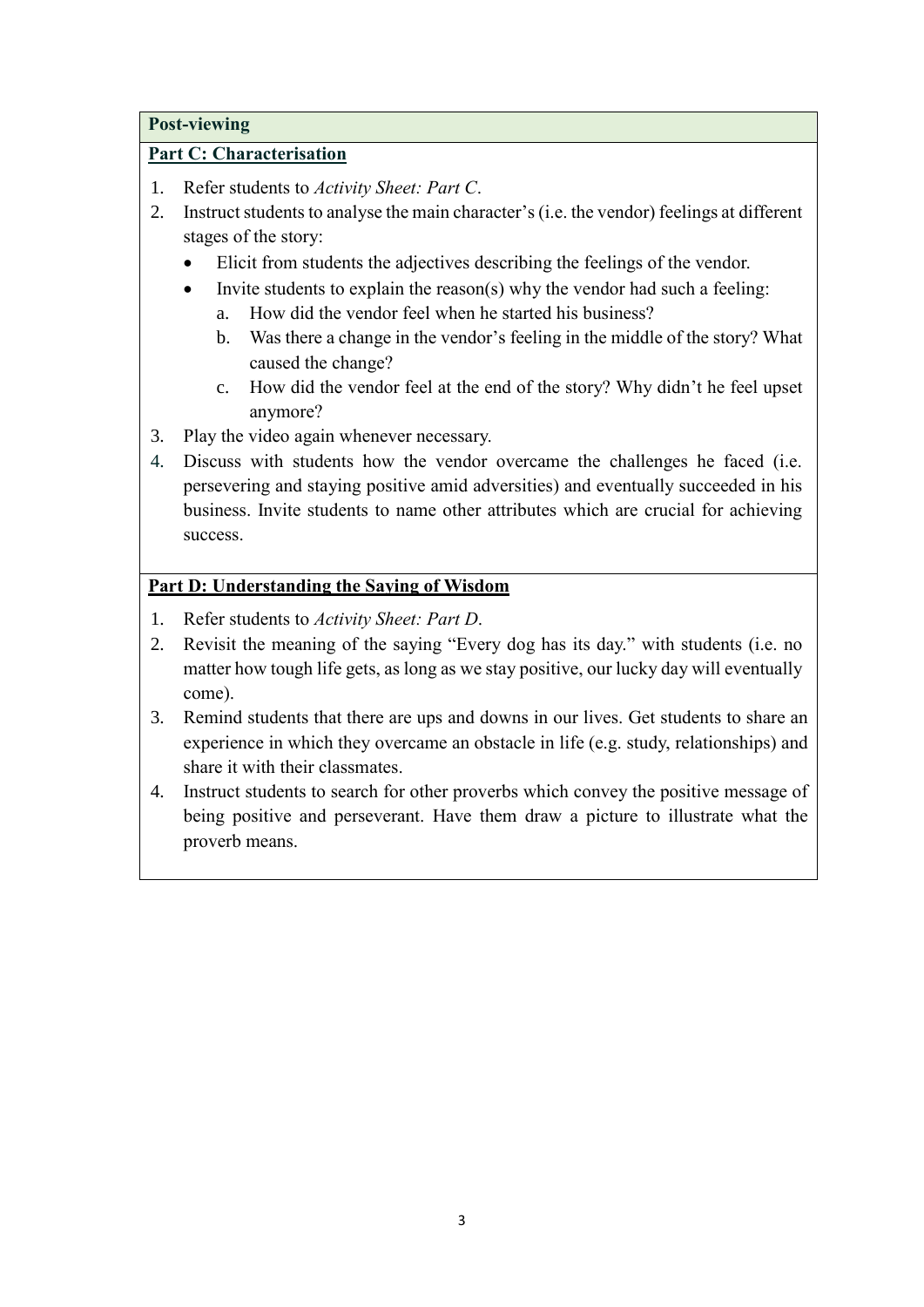## **SOWIT Video Series – Every Dog Has Its Day Activity Sheets**

## **(Pre-viewing)**

## **Part A: Making Predictions about the Story Elements and the Proverb**

1. What do you think the video is about? What do you think the proverb "Every dog has its day." means? Write down your thoughts in the table below.

|                        |     | Prediction               | Confirmation         |
|------------------------|-----|--------------------------|----------------------|
|                        |     |                          | (Was your prediction |
|                        |     |                          | correct?)            |
| The character          | (a) | Who is he?               |                      |
| ٠<br>$\bullet$         |     |                          |                      |
| The story              | (b) | What is the story about? |                      |
|                        |     |                          |                      |
| The proverb            | (c) | What does this proverb   |                      |
| Every dog has its day. |     | mean?                    |                      |
|                        |     |                          |                      |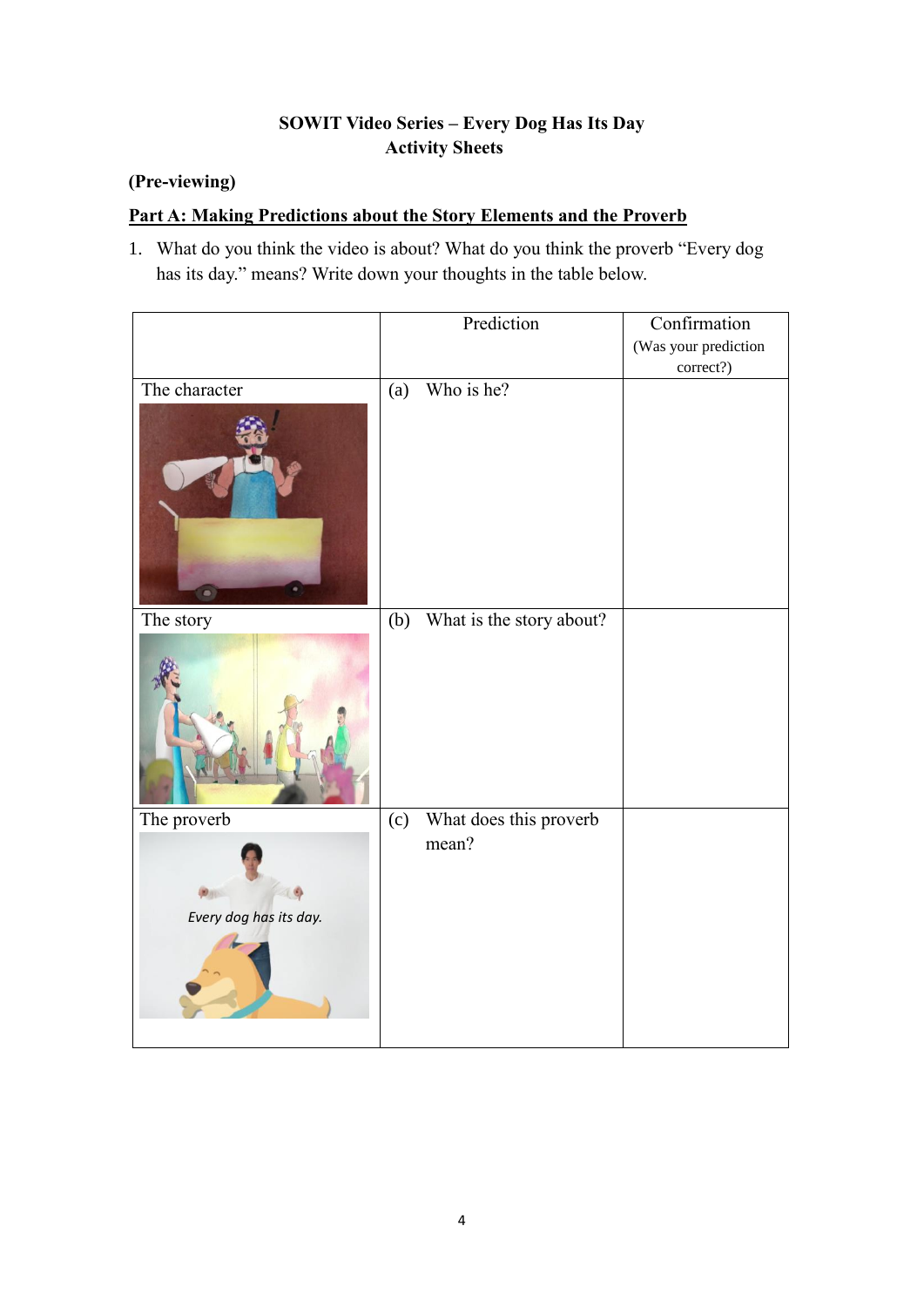# **(Viewing)**

## **Part B: Understanding the Story Elements**

1. Watch the video and complete the story map below:

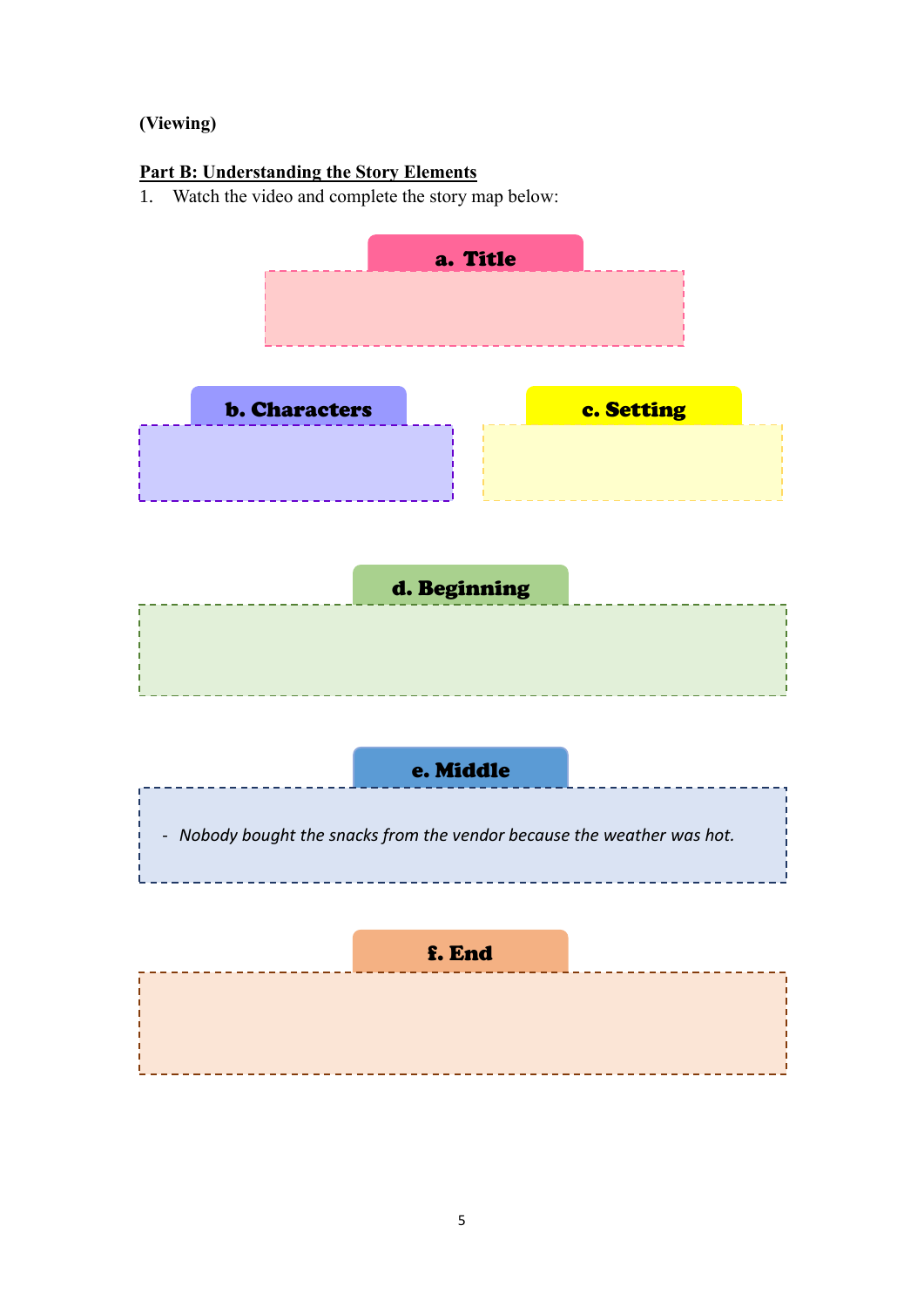# **(Post-viewing)**

# **Part C: Characterisation**

1. Analyse the vendor's feelings at different stages of the story by completing the chart below:

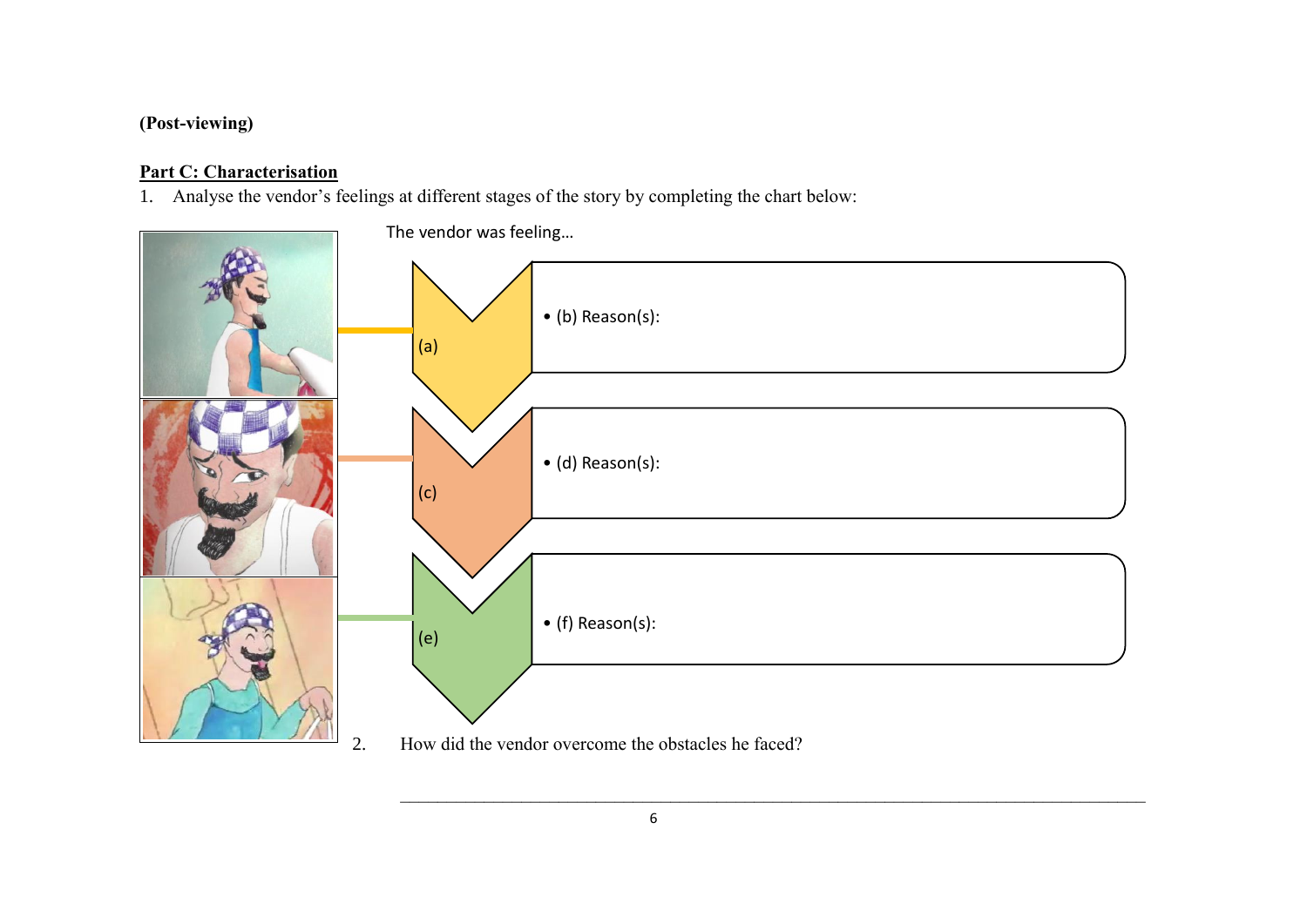## **Part D: Understanding the Saying of Wisdom**

| What is the message conveyed by the story?                 |
|------------------------------------------------------------|
|                                                            |
|                                                            |
| What is the meaning of the saying "Every dog has its day"? |
|                                                            |
|                                                            |

3. There are ups and downs in our lives. We may come across challenges in different facets of our lives (e.g. study, relationships). Recall a difficult situation that you faced in the past. Write it down in the space below and share it with a partner. Tell him/her how you overcame the challenge.

| The challenge I faced | How I overcame it | <b>What I have learnt</b><br>from the experience |
|-----------------------|-------------------|--------------------------------------------------|
|                       |                   |                                                  |
|                       |                   |                                                  |
|                       |                   |                                                  |
|                       |                   |                                                  |
|                       |                   |                                                  |
|                       |                   |                                                  |
|                       |                   |                                                  |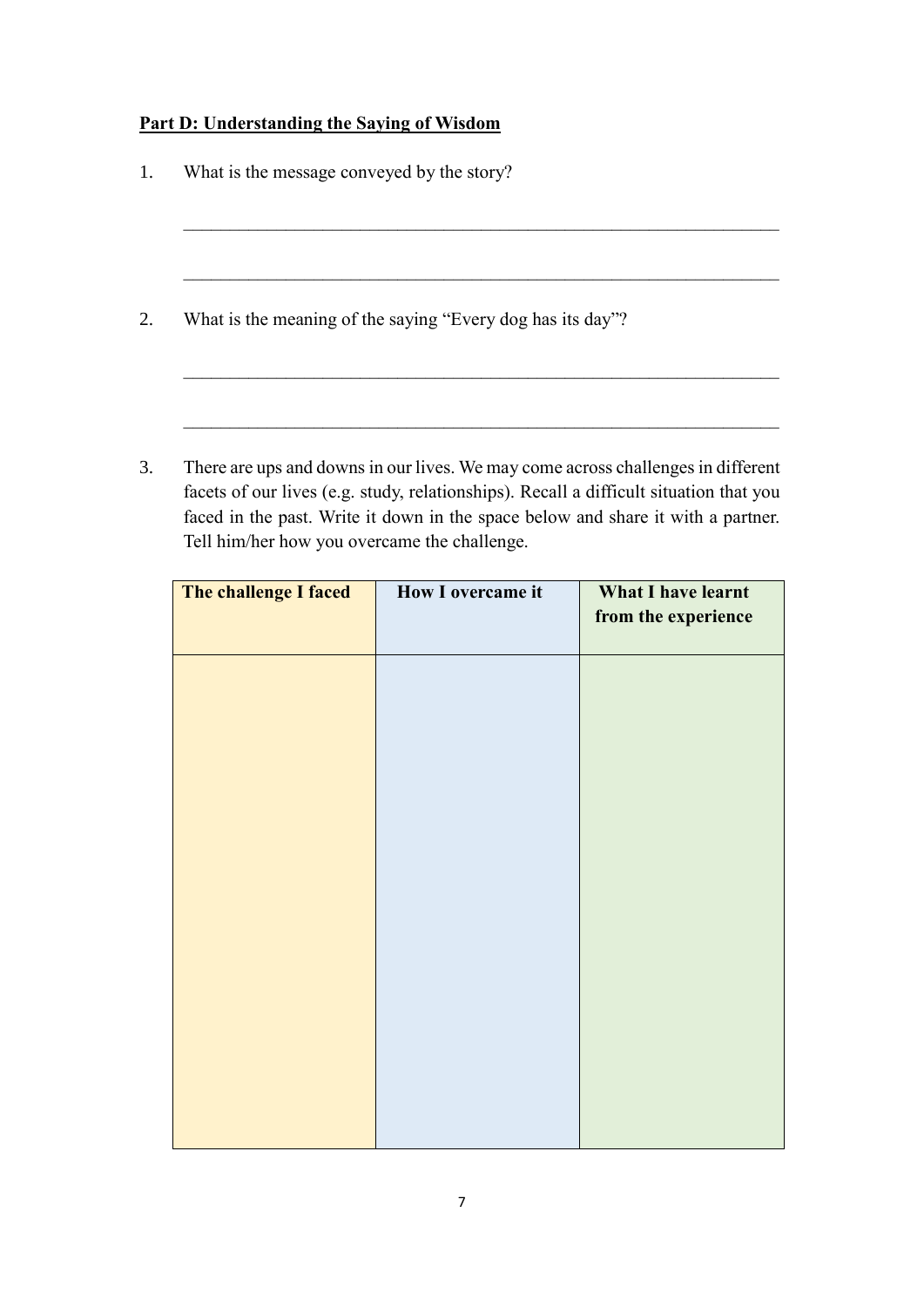4. We should show support to and encourage each other amid adversities. Do you know other proverbs which teach us to persevere or stay positive? Prepare a collection of proverbs and draw a picture for each of them. Share the collection with your classmates.

The proverb:  $\Box$ The proverb: \_\_\_\_\_\_\_\_\_\_\_\_\_\_\_\_\_\_\_\_\_\_\_\_\_\_\_\_\_\_\_\_\_\_\_\_\_\_\_\_\_\_ The proverb: \_\_\_\_\_\_\_\_\_\_\_\_\_\_\_\_\_\_\_\_\_\_\_\_\_\_\_\_\_\_\_\_\_\_\_\_\_\_\_\_\_\_

Proverbs which teach us to persevere or stay positive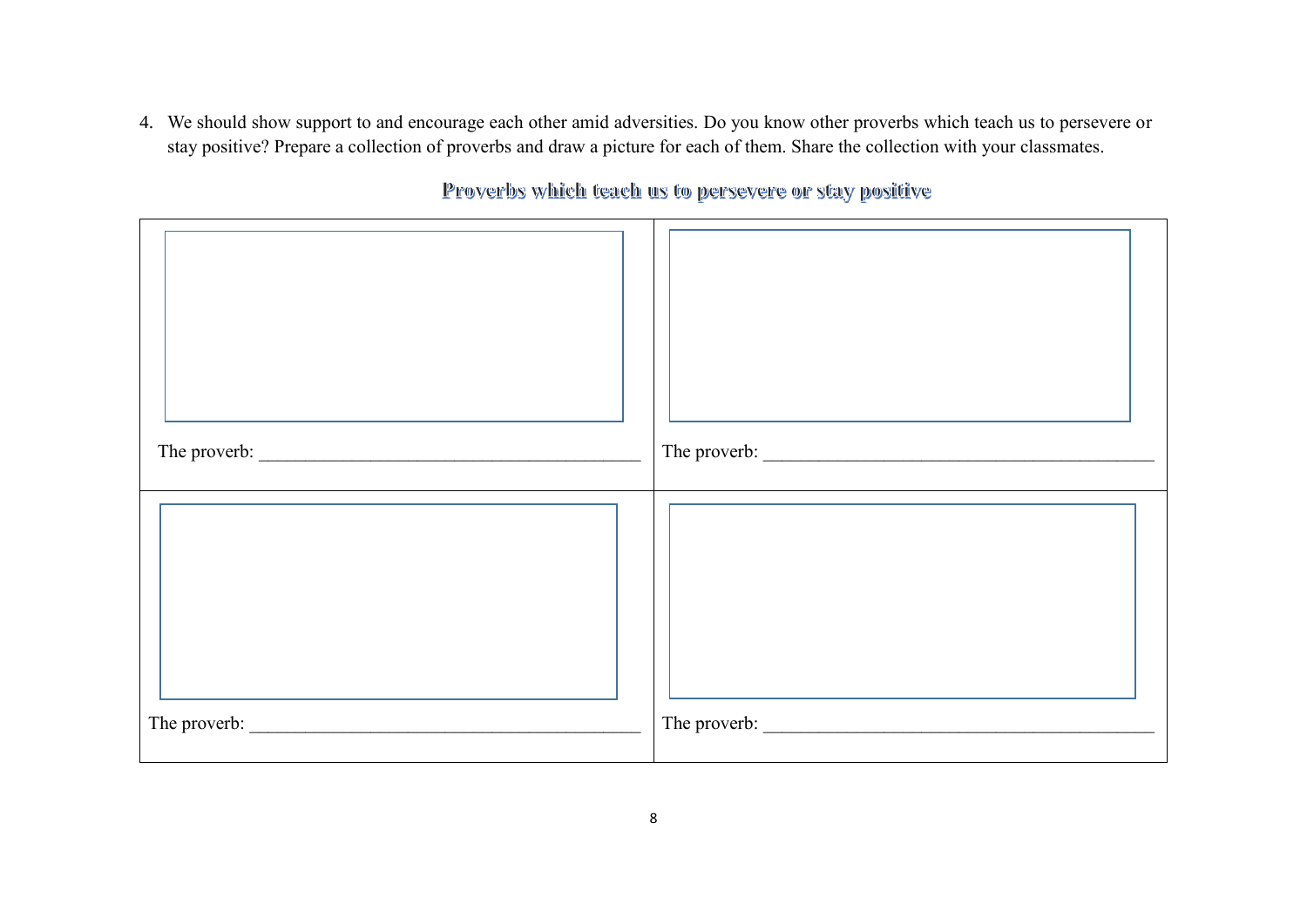## **SOWIT Video Series – "Every Dog Has Its Day" Activity Sheets (Suggested Answers)**

#### **Part A: Making Predictions about the Story Elements and the Proverb**

- 1(a) A vendor/street hawker/seller (Accept any reasonable answers.)
- 1(b) A vendor's experience of selling food in the street. (Accept any reasonable answers.)
- 1(c) Accept any reasonable answers.

#### **Part B: Understanding the Story Elements**

- 1(a) Every dog has its day
- 1(b) A vendor, customers
- 1(c) In the street
- $1(d)$ The vendor was looking forward to selling his snacks to his customers./The vendor believed that his snacks would be popular. (Accept any reasonable answers.)
- $1(e)$ Nobody bought the snacks from the vendor because the weather was hot. (*given*)
- $1(f)$ Many customers bought the snacks from the vendor in winter and the vendor's business was finally thriving. (Accept any reasonable answers.)

#### **Part C: Characterisation**

- 1(a) Excited/anticipating/hopeful (Accept any reasonable answers.)
- 1(b) He believed his business would be good/his snacks would be well-liked by the customers. (Accept any reasonable answers.)
- 1(c) Disappointed/worried/upset (Accept any reasonable answers.)
- 1(d) Nobody bought the snacks from the vendor./The vendor's business was poor. (Accept any reasonable answers.)
- $1(e)$ Happy/Glad/Surprised (Accept any reasonable answers.)
- $1(f)$ Many customers queued up for buying the snacks from the vendor./The vendor's business flourished. (Accept any reasonable answers.)
- 2. Even though business was bad, the vendor believed that someone would come to appreciate his snacks one day/persevered and stayed positive. (Accept any reasonable answers.)